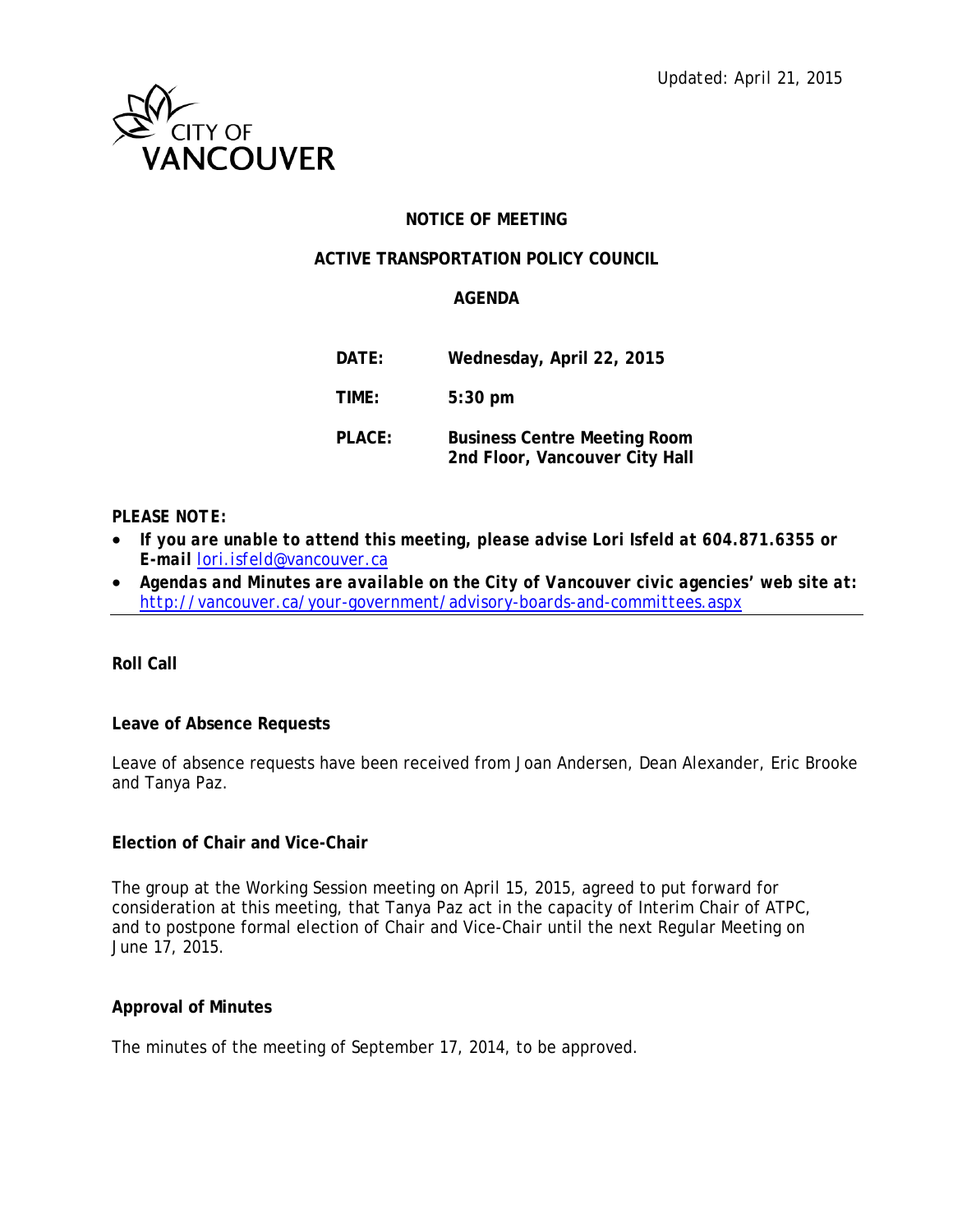## **Approval of Regular Meeting Schedule**

Approval of the regular meeting schedule as previously circulated as set out below.

Wednesdays at 5:30 pm:

- April 22, 2015
- June 17, 2015
- September 23, 2015
- November 18, 2015
- **1. Council Liaison Update**
- **2. Park Board/School Board Liaison Updates**
- **3. Motions**
- **(a) ATPC Clarification Motion** 
	- Include skateboarding and inline skating in description of ATPC
- **(b) Meeting Times Motion**
	- Approve of 2015 schedule of meetings
- **(c) Creation of Committees Motion**
	- Two Subcommittees: Projects Subcommittee and Policies Subcommittee
- **(d) All Meetings Notes on Website Motion** 
	- Use last tab on website to keep Vancouverites up-to-date on ATPC meetings
- **(e) ATPC 2015 Priorities Motion**
	- Confirm priorities for the first year
- **(f) Active Transportation Public Spaces/Plazas Motion**
	- Encourage all modes of active transportation in these spaces
- **(g) Cycling Education Motion**
	- Start now due to gap in cycling education
- **(h) Dark Sky/Lighting Motion**
	- Encourage delightful spaces without extreme lighting